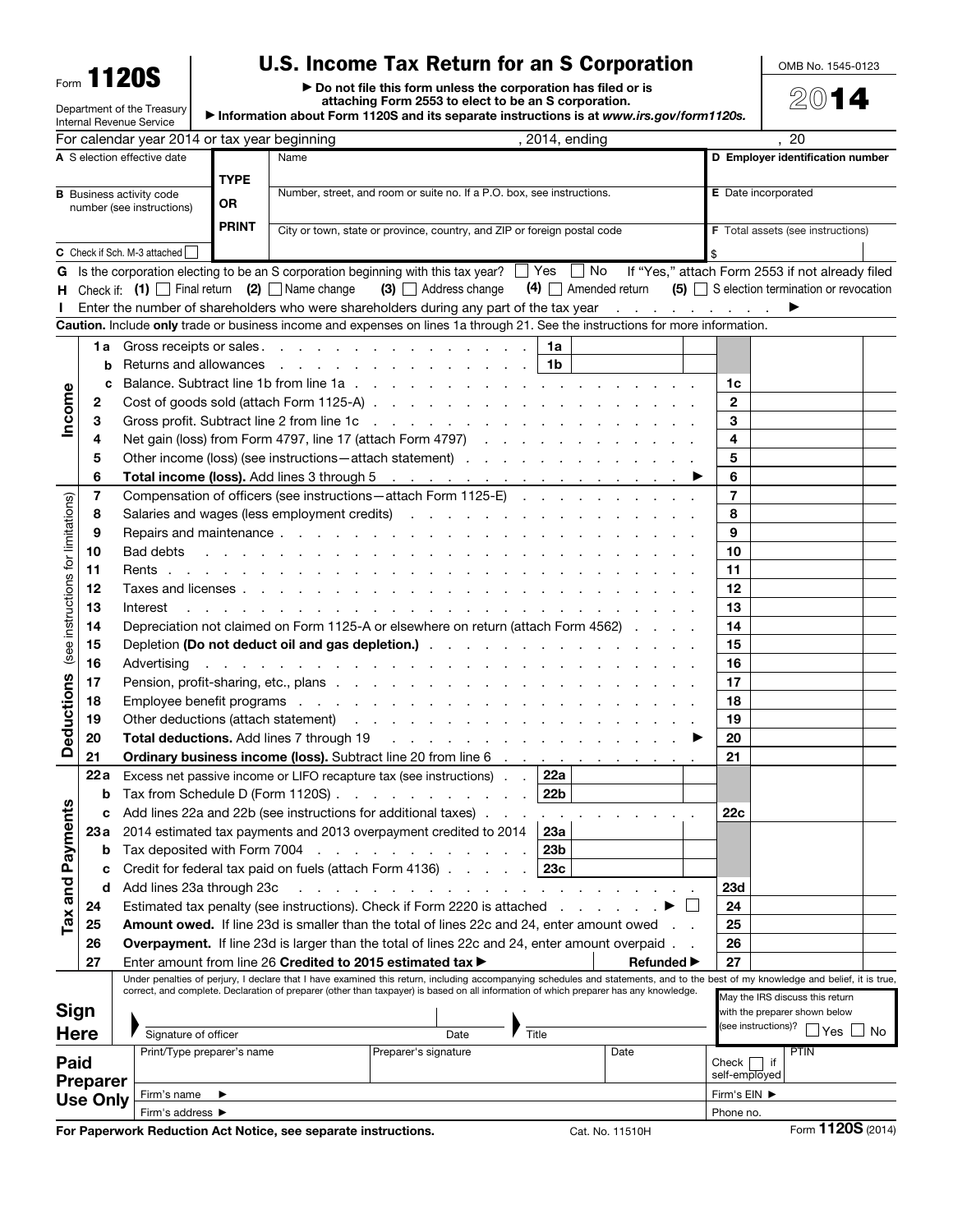|            | Form 1120S (2014)                                                                                                                                                                                                                                                                                                                                                                                                                                                                                       |                                                                                                                                                                                                                                                                                                                                                                           |                                     |                                 |                                                             |     | Page 2 |  |  |  |
|------------|---------------------------------------------------------------------------------------------------------------------------------------------------------------------------------------------------------------------------------------------------------------------------------------------------------------------------------------------------------------------------------------------------------------------------------------------------------------------------------------------------------|---------------------------------------------------------------------------------------------------------------------------------------------------------------------------------------------------------------------------------------------------------------------------------------------------------------------------------------------------------------------------|-------------------------------------|---------------------------------|-------------------------------------------------------------|-----|--------|--|--|--|
|            | <b>Schedule B</b>                                                                                                                                                                                                                                                                                                                                                                                                                                                                                       | <b>Other Information</b> (see instructions)                                                                                                                                                                                                                                                                                                                               |                                     |                                 |                                                             |     |        |  |  |  |
| 1          | Check accounting method:                                                                                                                                                                                                                                                                                                                                                                                                                                                                                | Cash<br>$\mathbf{a}$<br>c                                                                                                                                                                                                                                                                                                                                                 | $\mathbf{b}$ $\Box$ Accrual         |                                 |                                                             | Yes | No.    |  |  |  |
| 2          | See the instructions and enter the:<br>a Business activity ▶                                                                                                                                                                                                                                                                                                                                                                                                                                            |                                                                                                                                                                                                                                                                                                                                                                           |                                     |                                 |                                                             |     |        |  |  |  |
| З          | At any time during the tax year, was any shareholder of the corporation a disregarded entity, a trust, an estate, or a<br>nominee or similar person? If "Yes," attach Schedule B-1, Information on Certain Shareholders of an S Corporation                                                                                                                                                                                                                                                             |                                                                                                                                                                                                                                                                                                                                                                           |                                     |                                 |                                                             |     |        |  |  |  |
| 4          | At the end of the tax year, did the corporation:                                                                                                                                                                                                                                                                                                                                                                                                                                                        |                                                                                                                                                                                                                                                                                                                                                                           |                                     |                                 |                                                             |     |        |  |  |  |
| а          | Own directly 20% or more, or own, directly or indirectly, 50% or more of the total stock issued and outstanding of any<br>foreign or domestic corporation? For rules of constructive ownership, see instructions. If "Yes," complete (i) through (v)                                                                                                                                                                                                                                                    |                                                                                                                                                                                                                                                                                                                                                                           |                                     |                                 |                                                             |     |        |  |  |  |
|            | (v) If Percentage in (iv) is 100%, Enter the<br>(ii) Employer Identification Number<br>(iii) Country of<br>(iv) Percentage of Stock<br>(i) Name of Corporation<br>Date (if any) a Qualified Subchapter S<br>Incorporation<br>Owned<br>(if any)<br><b>Subsidiary Election Was Made</b>                                                                                                                                                                                                                   |                                                                                                                                                                                                                                                                                                                                                                           |                                     |                                 |                                                             |     |        |  |  |  |
|            |                                                                                                                                                                                                                                                                                                                                                                                                                                                                                                         |                                                                                                                                                                                                                                                                                                                                                                           |                                     |                                 |                                                             |     |        |  |  |  |
| b          |                                                                                                                                                                                                                                                                                                                                                                                                                                                                                                         | Own directly an interest of 20% or more, or own, directly or indirectly, an interest of 50% or more in the profit, loss, or<br>capital in any foreign or domestic partnership (including an entity treated as a partnership) or in the beneficial interest of a<br>trust? For rules of constructive ownership, see instructions. If "Yes," complete (i) through (v) below |                                     |                                 |                                                             |     |        |  |  |  |
|            | (i) Name of Entity                                                                                                                                                                                                                                                                                                                                                                                                                                                                                      | (ii) Employer Identification Number<br>(if any)                                                                                                                                                                                                                                                                                                                           | (iii) Type of Entity                | (iv) Country of<br>Organization | (v) Maximum Percentage Owned in Profit,<br>Loss, or Capital |     |        |  |  |  |
|            |                                                                                                                                                                                                                                                                                                                                                                                                                                                                                                         |                                                                                                                                                                                                                                                                                                                                                                           |                                     |                                 |                                                             |     |        |  |  |  |
|            |                                                                                                                                                                                                                                                                                                                                                                                                                                                                                                         |                                                                                                                                                                                                                                                                                                                                                                           |                                     |                                 |                                                             |     |        |  |  |  |
|            |                                                                                                                                                                                                                                                                                                                                                                                                                                                                                                         |                                                                                                                                                                                                                                                                                                                                                                           |                                     |                                 |                                                             |     |        |  |  |  |
|            |                                                                                                                                                                                                                                                                                                                                                                                                                                                                                                         | 5 a At the end of the tax year, did the corporation have any outstanding shares of restricted stock?                                                                                                                                                                                                                                                                      |                                     |                                 |                                                             |     |        |  |  |  |
|            | If "Yes," complete lines (i) and (ii) below.<br>Total shares of restricted stock<br>(i)<br>(ii)                                                                                                                                                                                                                                                                                                                                                                                                         |                                                                                                                                                                                                                                                                                                                                                                           | the contract of the contract of the |                                 |                                                             |     |        |  |  |  |
| b          | Total shares of non-restricted stock<br>At the end of the tax year, did the corporation have any outstanding stock options, warrants, or similar instruments?                                                                                                                                                                                                                                                                                                                                           |                                                                                                                                                                                                                                                                                                                                                                           |                                     |                                 |                                                             |     |        |  |  |  |
|            | If "Yes," complete lines (i) and (ii) below.<br>Total shares of stock outstanding at the end of the tax year<br>(i)                                                                                                                                                                                                                                                                                                                                                                                     |                                                                                                                                                                                                                                                                                                                                                                           |                                     |                                 |                                                             |     |        |  |  |  |
|            | (ii)                                                                                                                                                                                                                                                                                                                                                                                                                                                                                                    | Total shares of stock outstanding if all instruments were executed >                                                                                                                                                                                                                                                                                                      |                                     |                                 |                                                             |     |        |  |  |  |
| 6          | Has this corporation filed, or is it required to file, Form 8918, Material Advisor Disclosure Statement, to provide<br>information on any reportable transaction?<br>.                                                                                                                                                                                                                                                                                                                                  |                                                                                                                                                                                                                                                                                                                                                                           |                                     |                                 |                                                             |     |        |  |  |  |
| 7          |                                                                                                                                                                                                                                                                                                                                                                                                                                                                                                         | Check this box if the corporation issued publicly offered debt instruments with original issue discount $\ldots$ .                                                                                                                                                                                                                                                        |                                     |                                 |                                                             |     |        |  |  |  |
|            | Instruments.                                                                                                                                                                                                                                                                                                                                                                                                                                                                                            | If checked, the corporation may have to file Form 8281, Information Return for Publicly Offered Original Issue Discount                                                                                                                                                                                                                                                   |                                     |                                 |                                                             |     |        |  |  |  |
| 8          | If the corporation: (a) was a C corporation before it elected to be an S corporation or the corporation acquired an<br>asset with a basis determined by reference to the basis of the asset (or the basis of any other property) in<br>the hands of a C corporation and (b) has net unrealized built-in gain in excess of the net recognized built-in gain<br>from prior years, enter the net unrealized built-in gain reduced by net recognized built-in gain from prior years (see<br>$instructions)$ |                                                                                                                                                                                                                                                                                                                                                                           |                                     |                                 |                                                             |     |        |  |  |  |
| 9          | Enter the accumulated earnings and profits of the corporation at the end of the tax year.                                                                                                                                                                                                                                                                                                                                                                                                               |                                                                                                                                                                                                                                                                                                                                                                           |                                     |                                 |                                                             |     |        |  |  |  |
| 10<br>а    | Does the corporation satisfy both of the following conditions?<br>The corporation's total receipts (see instructions) for the tax year were less than \$250,000                                                                                                                                                                                                                                                                                                                                         |                                                                                                                                                                                                                                                                                                                                                                           |                                     |                                 |                                                             |     |        |  |  |  |
| b          |                                                                                                                                                                                                                                                                                                                                                                                                                                                                                                         | The corporation's total assets at the end of the tax year were less than \$250,000 $\ldots$ , $\ldots$ , $\ldots$                                                                                                                                                                                                                                                         |                                     |                                 |                                                             |     |        |  |  |  |
|            |                                                                                                                                                                                                                                                                                                                                                                                                                                                                                                         | If "Yes," the corporation is not required to complete Schedules L and M-1.                                                                                                                                                                                                                                                                                                |                                     |                                 |                                                             |     |        |  |  |  |
| 11         |                                                                                                                                                                                                                                                                                                                                                                                                                                                                                                         | During the tax year, did the corporation have any non-shareholder debt that was canceled, was forgiven, or had the                                                                                                                                                                                                                                                        |                                     |                                 |                                                             |     |        |  |  |  |
|            |                                                                                                                                                                                                                                                                                                                                                                                                                                                                                                         | If "Yes," enter the amount of principal reduction $\$$                                                                                                                                                                                                                                                                                                                    |                                     |                                 |                                                             |     |        |  |  |  |
| 12<br>13 a |                                                                                                                                                                                                                                                                                                                                                                                                                                                                                                         | During the tax year, was a qualified subchapter S subsidiary election terminated or revoked? If "Yes," see instructions .<br>Did the corporation make any payments in 2014 that would require it to file Form(s) 1099?                                                                                                                                                    |                                     |                                 |                                                             |     |        |  |  |  |
| b          |                                                                                                                                                                                                                                                                                                                                                                                                                                                                                                         |                                                                                                                                                                                                                                                                                                                                                                           |                                     |                                 |                                                             |     |        |  |  |  |
|            |                                                                                                                                                                                                                                                                                                                                                                                                                                                                                                         |                                                                                                                                                                                                                                                                                                                                                                           |                                     |                                 | $F_{\text{orm}}$ 1120S (2014)                               |     |        |  |  |  |

Form 1120S (2014)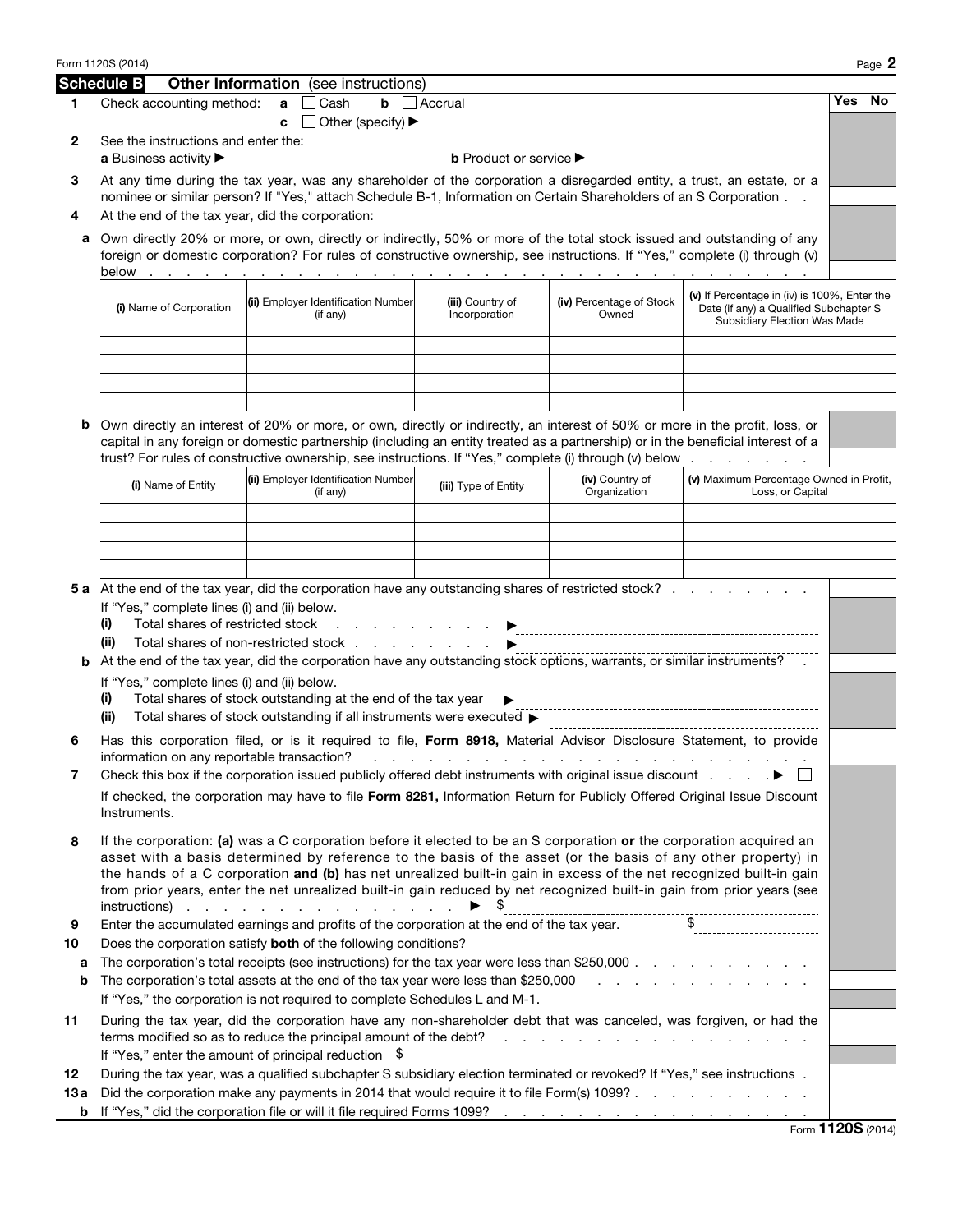| Form 1120S (2014)                         |             |                                                                                                                                                                                                                                                   | Page $3$                |
|-------------------------------------------|-------------|---------------------------------------------------------------------------------------------------------------------------------------------------------------------------------------------------------------------------------------------------|-------------------------|
| <b>Schedule K</b>                         |             | <b>Shareholders' Pro Rata Share Items</b>                                                                                                                                                                                                         | <b>Total amount</b>     |
|                                           | 1.          | Ordinary business income (loss) (page 1, line 21)                                                                                                                                                                                                 | $\mathbf{1}$            |
|                                           | $\mathbf 2$ | Net rental real estate income (loss) (attach Form 8825)                                                                                                                                                                                           | $\mathbf{2}$            |
|                                           | Зa          | Other gross rental income (loss) $\ldots$ $\ldots$ $\ldots$ $\ldots$ $\ldots$ $\mid$ 3a                                                                                                                                                           |                         |
|                                           | b           | Expenses from other rental activities (attach statement) $\therefore$ $\cdot$ 3b                                                                                                                                                                  |                         |
|                                           | C           | Other net rental income (loss). Subtract line 3b from line 3a                                                                                                                                                                                     | 3 <sub>c</sub>          |
|                                           | 4           | Interest income by a contract of the contract of the contract of the contract of the contract of the contract of the contract of the contract of the contract of the contract of the contract of the contract of the contract                     | $\overline{\mathbf{4}}$ |
|                                           | 5           |                                                                                                                                                                                                                                                   | 5a                      |
| Income (Loss)                             |             | <b>b</b> Qualified dividends $\vert$ 5b                                                                                                                                                                                                           |                         |
|                                           | 6           |                                                                                                                                                                                                                                                   | 6                       |
|                                           | 7           | Net short-term capital gain (loss) (attach Schedule D (Form 1120S))                                                                                                                                                                               | $\overline{7}$          |
|                                           | 8а          | Net long-term capital gain (loss) (attach Schedule D (Form 1120S))                                                                                                                                                                                | 8a                      |
|                                           | b           | Collectibles (28%) gain (loss) $\ldots$ $\ldots$ $\ldots$ $\ldots$ $\ldots$ $\ldots$ 8b                                                                                                                                                           |                         |
|                                           | C           | Unrecaptured section 1250 gain (attach statement) $\ldots$ $\ldots$   8c                                                                                                                                                                          |                         |
|                                           | 9           | Net section 1231 gain (loss) (attach Form 4797)                                                                                                                                                                                                   | 9                       |
|                                           | 10          |                                                                                                                                                                                                                                                   | 10                      |
|                                           | 11          |                                                                                                                                                                                                                                                   | 11                      |
| <b>Deductions</b>                         | 12a         |                                                                                                                                                                                                                                                   | 12a                     |
|                                           | b           | Investment interest expense response and contact the contact of the contact of the contact of the contact of the contact of the contact of the contact of the contact of the contact of the contact of the contact of the cont                    | 12 <sub>b</sub>         |
|                                           | c           |                                                                                                                                                                                                                                                   | 12c(2)                  |
|                                           | d           | Other deductions (see instructions) Type >                                                                                                                                                                                                        | 12d                     |
|                                           | 13a         |                                                                                                                                                                                                                                                   | 13a                     |
|                                           | b           |                                                                                                                                                                                                                                                   | 13 <sub>b</sub>         |
| Credits                                   | c           | Qualified rehabilitation expenditures (rental real estate) (attach Form 3468, if applicable)                                                                                                                                                      | 13 <sub>c</sub>         |
|                                           | d           |                                                                                                                                                                                                                                                   | 13d                     |
|                                           | е           | Other rental credits (see instructions) Type measurements are not contained as the contract of the contract of the contract of the contract of the contract of the contract of the contract of the contract of the contr                          | <b>13e</b>              |
|                                           | f           | Biofuel producer credit (attach Form 6478)                                                                                                                                                                                                        | 13f                     |
|                                           | g<br>14a    | Other credits (see instructions) Type ▶<br>Name of country or U.S. possession ▶                                                                                                                                                                   | 13g                     |
|                                           | b           |                                                                                                                                                                                                                                                   | 14b                     |
|                                           | c           | Gross income sourced at shareholder level experience of the state of the state of the state of the state of the state of the state of the state of the state of the state of the state of the state of the state of the state                     | 14 <sub>c</sub>         |
|                                           |             | Foreign gross income sourced at corporate level                                                                                                                                                                                                   |                         |
|                                           | d           | Passive category<br>the contract of the contract of the contract of the contract of the contract of                                                                                                                                               | <b>14d</b>              |
|                                           | е           | General category<br>and the companion of the companion of the companion of the companion of the companion of the companion of the companion of the companion of the companion of the companion of the companion of the companion of the companion | 14e                     |
| sactions                                  | f           |                                                                                                                                                                                                                                                   | 14f                     |
|                                           |             | Deductions allocated and apportioned at shareholder level                                                                                                                                                                                         |                         |
|                                           | g           | Interest expense.                                                                                                                                                                                                                                 | 14g                     |
|                                           | h           | Other<br>the contract of the contract of the contract of the contract of the contract of the contract of the contract of                                                                                                                          | 14h                     |
|                                           |             | Deductions allocated and apportioned at corporate level to foreign source income                                                                                                                                                                  |                         |
| Foreign Tran                              | j.          | Passive category<br>والمتحاول والمتحاول والمتحاول والمتحاول والمتحاول والمتحاول والمتحاولة                                                                                                                                                        | 14i                     |
|                                           | j           | General category                                                                                                                                                                                                                                  | 14j                     |
|                                           | k           | Other (attach statement)                                                                                                                                                                                                                          | 14k                     |
|                                           |             | Other information                                                                                                                                                                                                                                 |                         |
|                                           | ı           | Total foreign taxes (check one): $\blacktriangleright \Box$ Paid<br>$\Box$ Accrued                                                                                                                                                                | 14 <sub>l</sub>         |
|                                           | m           | Reduction in taxes available for credit (attach statement)                                                                                                                                                                                        | 14m                     |
|                                           | n           | Other foreign tax information (attach statement)                                                                                                                                                                                                  |                         |
|                                           | 15a         |                                                                                                                                                                                                                                                   | 15a                     |
|                                           | b           | Adjusted gain or loss entering to the contract of the contract of the contract of the contract of the contract of the contract of the contract of the contract of the contract of the contract of the contract of the contract                    | <b>15b</b>              |
| Alternative<br>Minimum Tax<br>(AMT) Items | c           | Depletion (other than oil and gas)<br>the contract of the contract of the contract of the contract of                                                                                                                                             | 15 <sub>c</sub>         |
|                                           | d           | Oil, gas, and geothermal properties - gross income                                                                                                                                                                                                | <b>15d</b>              |
|                                           | е<br>f      |                                                                                                                                                                                                                                                   | 15e<br>15f              |
|                                           | 16a         | Tax-exempt interest income enterstance and a series and a series and a series of the series of the series of the series of the series of the series of the series of the series of the series of the series of the series of t                    | 16a                     |
|                                           | b           |                                                                                                                                                                                                                                                   | 16 <sub>b</sub>         |
| <b>Basis</b>                              | c           |                                                                                                                                                                                                                                                   | 16c                     |
|                                           | d           | Distributions (attach statement if required) (see instructions)                                                                                                                                                                                   | <b>16d</b>              |
| <b>Items Affecting</b><br>Shareholder     | е           |                                                                                                                                                                                                                                                   | 16e                     |
|                                           |             |                                                                                                                                                                                                                                                   |                         |

Form **1120S** (2014)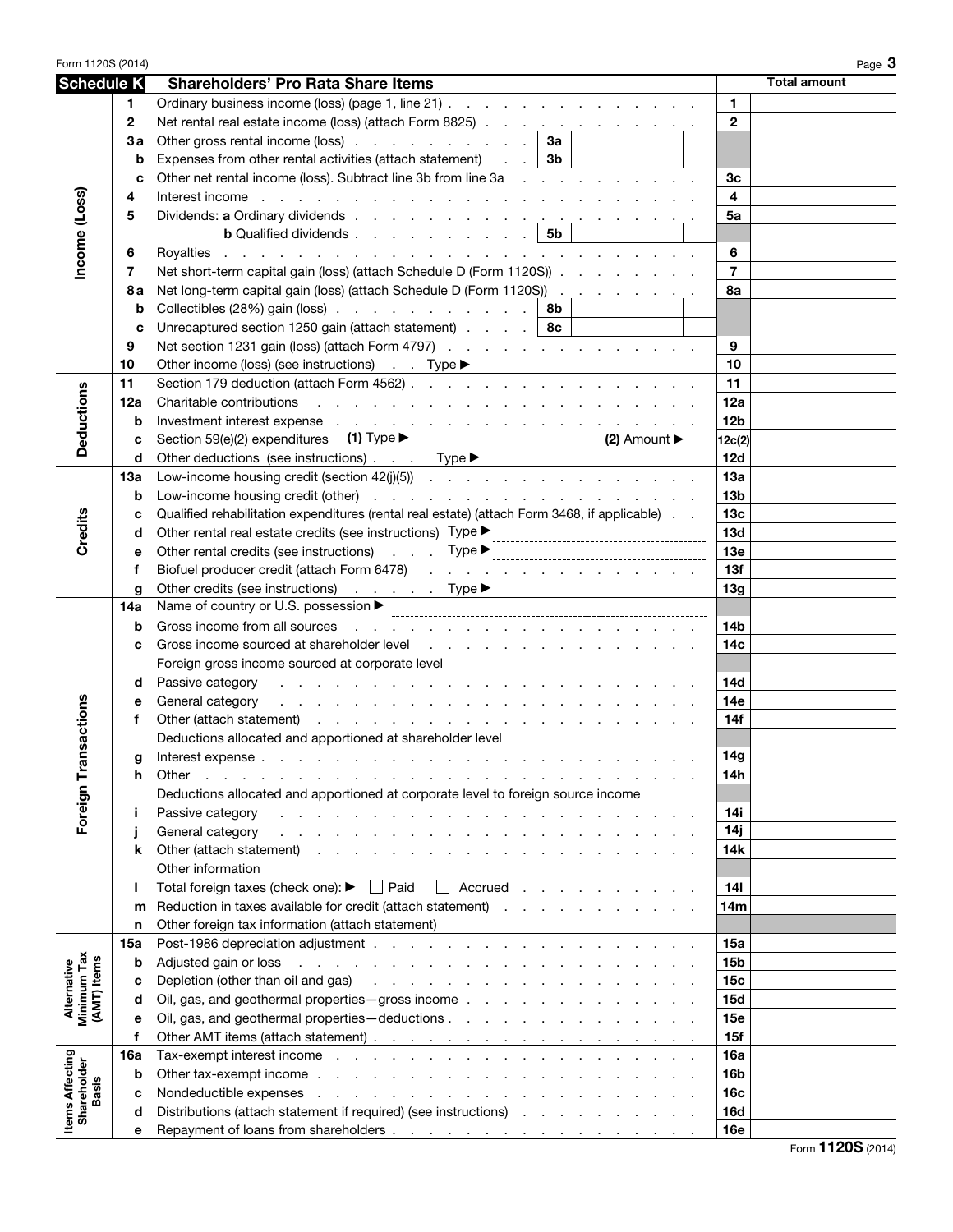| Form 1120S (2014)<br>Page 4                             |                                                   |             |                                                                                                                                                                                                                                |                       |     |     |                 |  |                     |  |
|---------------------------------------------------------|---------------------------------------------------|-------------|--------------------------------------------------------------------------------------------------------------------------------------------------------------------------------------------------------------------------------|-----------------------|-----|-----|-----------------|--|---------------------|--|
| <b>Schedule K</b>                                       |                                                   |             | Shareholders' Pro Rata Share Items (continued)                                                                                                                                                                                 |                       |     |     |                 |  | <b>Total amount</b> |  |
|                                                         |                                                   | 17a         |                                                                                                                                                                                                                                |                       |     |     |                 |  |                     |  |
| Other                                                   |                                                   | b           |                                                                                                                                                                                                                                |                       |     |     | 17 <sub>b</sub> |  |                     |  |
|                                                         |                                                   | c           | Dividend distributions paid from accumulated earnings and profits                                                                                                                                                              |                       |     |     |                 |  |                     |  |
|                                                         |                                                   | d           | Other items and amounts (attach statement)                                                                                                                                                                                     |                       |     |     |                 |  |                     |  |
| ciliation Information                                   |                                                   |             |                                                                                                                                                                                                                                |                       |     |     |                 |  |                     |  |
| Recon-                                                  |                                                   | 18          | <b>Income/loss reconciliation.</b> Combine the amounts on lines 1 through 10 in the far right                                                                                                                                  |                       |     |     |                 |  |                     |  |
|                                                         |                                                   |             | column. From the result, subtract the sum of the amounts on lines 11 through 12d and 14                                                                                                                                        |                       |     | 18  |                 |  |                     |  |
| <b>Schedule L</b>                                       |                                                   |             | <b>Balance Sheets per Books</b>                                                                                                                                                                                                | Beginning of tax year |     |     |                 |  | End of tax year     |  |
|                                                         |                                                   |             | <b>Assets</b>                                                                                                                                                                                                                  | (a)                   | (b) | (c) |                 |  | (d)                 |  |
| 1                                                       | Cash                                              |             | and the contract of the contract of the contract of the contract of the contract of the contract of the contract of the contract of the contract of the contract of the contract of the contract of the contract of the contra |                       |     |     |                 |  |                     |  |
| 2a                                                      |                                                   |             | Trade notes and accounts receivable                                                                                                                                                                                            |                       |     |     |                 |  |                     |  |
| b                                                       |                                                   |             | Less allowance for bad debts                                                                                                                                                                                                   |                       |     |     |                 |  |                     |  |
| 3                                                       |                                                   | Inventories | the contract of the contract of the con-                                                                                                                                                                                       |                       |     |     |                 |  |                     |  |
| 4                                                       |                                                   |             | U.S. government obligations                                                                                                                                                                                                    |                       |     |     |                 |  |                     |  |
| 5                                                       |                                                   |             | Tax-exempt securities (see instructions)                                                                                                                                                                                       |                       |     |     |                 |  |                     |  |
| 6                                                       |                                                   |             | Other current assets (attach statement)                                                                                                                                                                                        |                       |     |     |                 |  |                     |  |
| 7                                                       |                                                   |             | Loans to shareholders                                                                                                                                                                                                          |                       |     |     |                 |  |                     |  |
| 8<br>Mortgage and real estate loans $\ldots$ . $\ldots$ |                                                   |             |                                                                                                                                                                                                                                |                       |     |     |                 |  |                     |  |
| 9                                                       |                                                   |             | Other investments (attach statement)                                                                                                                                                                                           |                       |     |     |                 |  |                     |  |
| 10a                                                     |                                                   |             | Buildings and other depreciable assets                                                                                                                                                                                         |                       |     |     |                 |  |                     |  |
| b                                                       |                                                   |             | Less accumulated depreciation                                                                                                                                                                                                  |                       |     |     |                 |  |                     |  |
| 11a                                                     | Depletable assets                                 |             |                                                                                                                                                                                                                                |                       |     |     |                 |  |                     |  |
| b                                                       |                                                   |             | Less accumulated depletion                                                                                                                                                                                                     |                       |     |     |                 |  |                     |  |
| 12                                                      |                                                   |             | Land (net of any amortization) $\ldots$ $\ldots$                                                                                                                                                                               |                       |     |     |                 |  |                     |  |
| 13a                                                     |                                                   |             | Intangible assets (amortizable only)                                                                                                                                                                                           |                       |     |     |                 |  |                     |  |
| b                                                       |                                                   |             | Less accumulated amortization                                                                                                                                                                                                  |                       |     |     |                 |  |                     |  |
| 14                                                      |                                                   |             | Other assets (attach statement)                                                                                                                                                                                                |                       |     |     |                 |  |                     |  |
| 15                                                      |                                                   |             | Total assets                                                                                                                                                                                                                   |                       |     |     |                 |  |                     |  |
|                                                         |                                                   |             | <b>Liabilities and Shareholders' Equity</b>                                                                                                                                                                                    |                       |     |     |                 |  |                     |  |
| 16                                                      |                                                   |             | Accounts payable                                                                                                                                                                                                               |                       |     |     |                 |  |                     |  |
| 17                                                      |                                                   |             | Mortgages, notes, bonds payable in less than 1 year                                                                                                                                                                            |                       |     |     |                 |  |                     |  |
| 18                                                      | Other current liabilities (attach statement)      |             |                                                                                                                                                                                                                                |                       |     |     |                 |  |                     |  |
| 19                                                      | Loans from shareholders                           |             |                                                                                                                                                                                                                                |                       |     |     |                 |  |                     |  |
| 20                                                      | Mortgages, notes, bonds payable in 1 year or more |             |                                                                                                                                                                                                                                |                       |     |     |                 |  |                     |  |
| 21                                                      | Other liabilities (attach statement)              |             |                                                                                                                                                                                                                                |                       |     |     |                 |  |                     |  |
| 22                                                      | Capital stock                                     |             |                                                                                                                                                                                                                                |                       |     |     |                 |  |                     |  |
| 23<br>Additional paid-in capital                        |                                                   |             |                                                                                                                                                                                                                                |                       |     |     |                 |  |                     |  |
| 24<br>Retained earnings                                 |                                                   |             |                                                                                                                                                                                                                                |                       |     |     |                 |  |                     |  |
| 25                                                      |                                                   |             | Adjustments to shareholders' equity (attach statement)                                                                                                                                                                         |                       |     |     |                 |  |                     |  |
| 26                                                      |                                                   |             | Less cost of treasury stock                                                                                                                                                                                                    |                       |     |     |                 |  |                     |  |
| 27                                                      |                                                   |             | Total liabilities and shareholders' equity                                                                                                                                                                                     |                       |     |     |                 |  |                     |  |